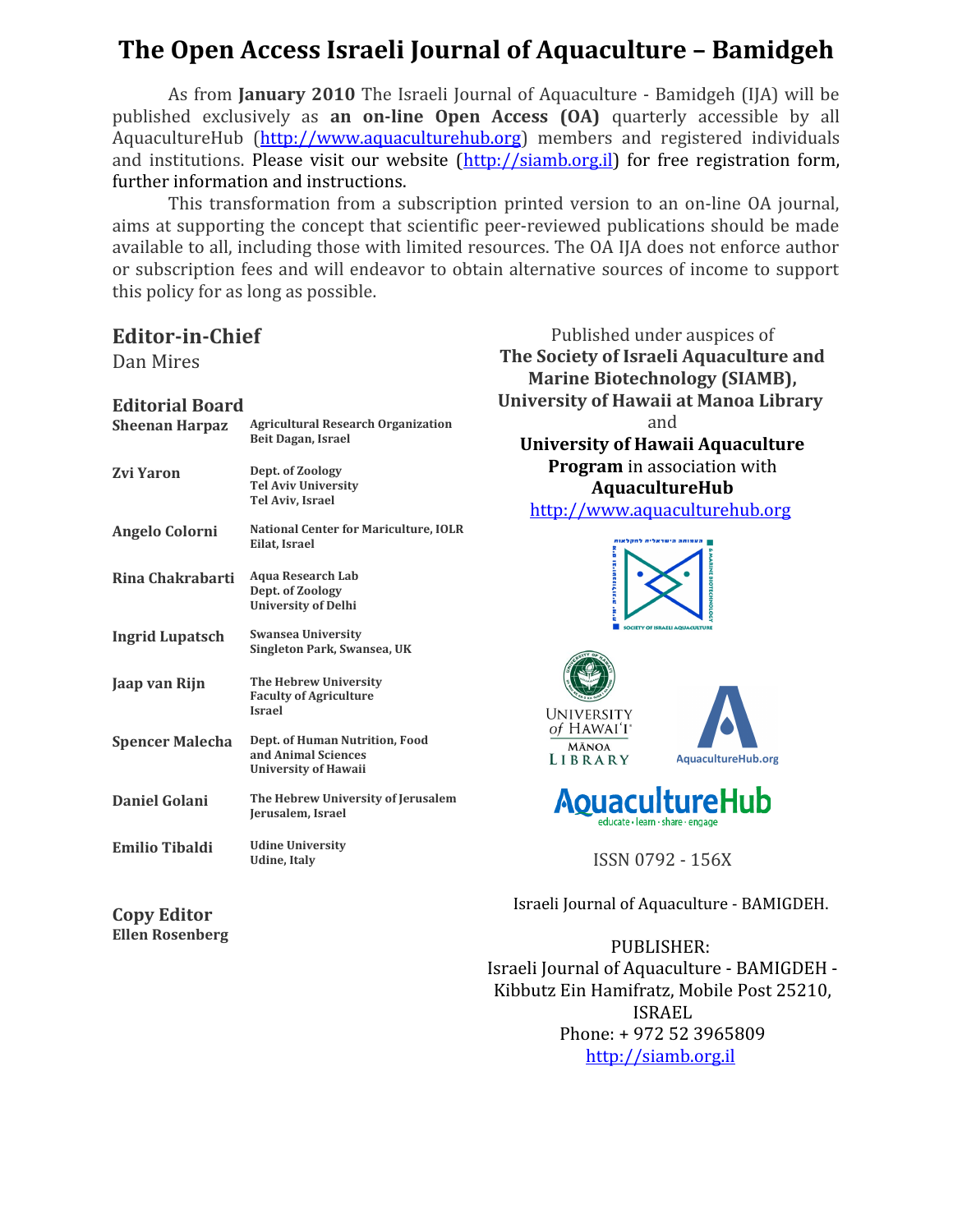

The *IJA* appears exclusively as a peer-reviewed on-line open-access journal at [http://www.siamb.org.il](http://www.siamb.org.il/). To read papers free of charge, please register online at [registration form.](https://ssl-atpay.com/atpay/ssl/site/order.asp?lan=en) Sale of *IJA* papers is strictly forbidden.



# **Efficiency of Shelters in Reducing Cannibalism among Juveniles of the Marine Blue Swimmer Crab,** *Portunus pelagicus*

## **Raghunath Ravi\* and Mary K. Manisseri**

*Marine Biodiversity Division, Central Marine Fisheries Research Institute, Post Box No. 1603, Kochi 682 018, Kerala, India*

(Received 7.3.11, Accepted 3.5.11)

Key words: *Portunus pelagicus*, cannibalism, shelters, hide-outs, crab juveniles

### **Abstract**

*Portunus pelagicus* is an important crab species for aquaculture in India. Cannibalism during the megalopa and juvenile stages is a major constraint in standardizing the hatchery technology of this species. The present study evaluates the efficiency of various types of shelters in curbing cannibalism in juvenile *P. pelagicus*. Larvae from eggs of berried females collected from the wild were reared to first crab instars under controlled conditions. They were stocked in 200-l tanks at a density of 10/l with shelters of different materials: (a) nylon mesh netting, (b) seagrass, (c) seagrass and sand, and (d) without any material as shelter. At the end of the experimental period (15 days), the mean survival rates of the juveniles in each treatment were subjected to one-way ANOVA and pairs that significantly differed ( $p$ <0.01) were traced using Fisher's LSD. The seagrass and sand treatment produced the highest mean survival  $(88\pm3\%)$ ; the lowest (24.67±2.52%) was obtained in the treatment where no material was provided as a shelter.

\* Corresponding author. Fax: +91-0484-2394909, e-mail: raghunathravi@yahoo.com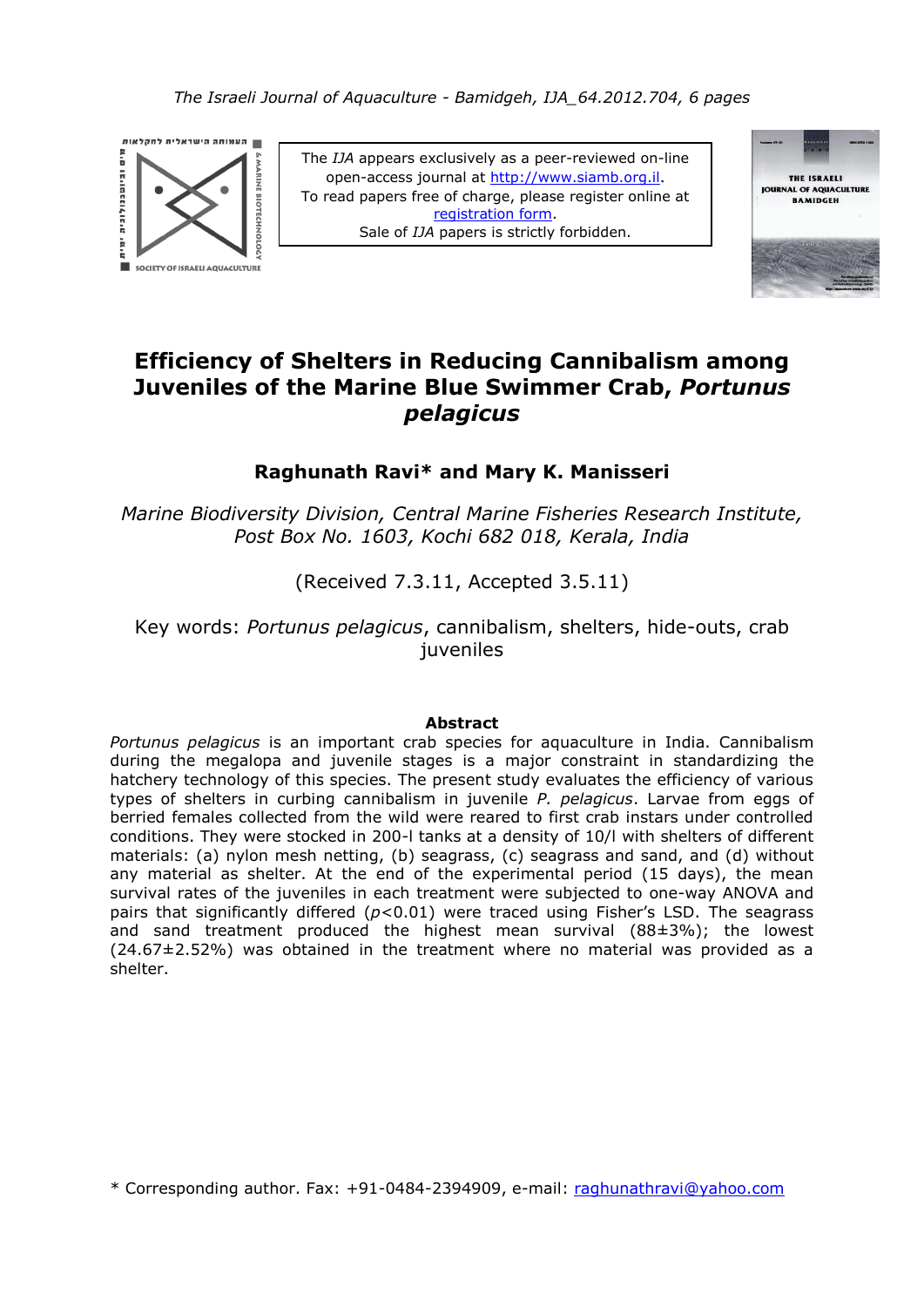#### 2 *Ravi and Manisseri*

#### **Introduction**

In crustacean hatchery production, cannibalism is one the most serious issues influencing the final survival rate. In crabs, cannibalism starts in the zoeal stages and becomes more pronounced during the megalopa stage. Concentration of juvenile crabs in the nursery leads to intra and inter-cohort competition for space and food (Iribarne et al., 1994).

In species that exhibit cannibalistic behavior, early juveniles may be preyed upon by individuals of the same or older cohorts (Luppi et al., 2001). Cannibalism, particularly at the megalopa and juvenile stages, is the main cause of low survival during the hatchery production of *Scylla serrata* (Latiff and Musa, 1995). In several species of brachyuran crabs, cannibalism is an important factor affecting the year class strength and fishery recruitment through differential survival of successive cohorts (Fernández and Castilla, 2000).

Several methods have been tried by researchers to minimize cannibalism so as to improve the survival rate of larvae. Plastic pipe cuttings, plastic nets, and the seaweed, *Gracilariopsis bailinae*, distributed in tanks as shelters, improved the survival rate of megalopae of *S. serrata* (Quinitio et al., 2001). Size-grading of stock and trimming of claws were also successful in reducing cannibalism in the same study (Quinitio et al., 2001). Decreasing stocking densities and providing shelters in larvae tanks and ponds reduced cannibalism (Liong, 1992).

The settlement of postlarvae of *Portunus pelagicus, Alphaeus* sp., and caridean shrimp in seagrass habitats indicates their preference for habitats with food (Kenyon 1993) and shelter (Kenyon et al., 1995). In *Pseudocarcinus gigas* larvae, cannibalism was strongly influenced by lighting, which was manifested by greater damage to the dorsal spine in larvae kept in light than in those reared under continuous darkness (Gardner, 1996). Molting during night hours considerably reduces cannibalism in juveniles of *Chasmagnathus granulata* (Lopez and Rodriguez, 1998)*. Portunus pelagicus*  of less than 50 mm carapace length predominantly forage on shallow sand flats, whereas larger individuals are abundant in seagrass and unvegetated habitats further offshore (Edgar, 1990). In *Ranina ranina*, visual cues not only affect feeding but also augment cannibalism (Minagawa et al., 1994).

Photoperiod and light intensity are amongst the primary factors affecting cannibalism (Hecht and Pienaar, 1993) as in the case of *P. gigas* (Gardner, 1996). A genetic component has been suggested as instigating cannibalism in certain species (Dominey and Blumer, 1984). An increase in shelter density significantly improves the survival rate of *Callinectes sapidus* larvae (Zmora et al., 2005).

The marine blue swimmer crab, *P. pelagicus*, is a candidate species for aquaculture in India. Though there is no organized grow-out of this species, fattening is popular in several coastal areas of the country. Since there is no large-scale production of *P. pelagicus* seeds at present, farmers depend on the wild for juveniles or young ones for fattening. Non-availability of quality seeds is one of the major hindrances in establishing a systematic culture for this species. Efforts are on to develop and standardize technology for producing *P. pelagicus* seeds at a commercial level. Cannibalism during the larval and juvenile stages in the life history of this species is a major impediment to the success of such efforts. This paper studies the effectiveness of hide-outs in improving the survival rate of *P. pelagicus* by minimizing cannibalism during the juvenile stage, under laboratory conditions.

#### **Materials and Methods**

*Collection and maintenance of animals.* Three healthy females of mean carapace width 159.86±3.04 mm (±SD) with yellow berry were collected from the Gulf of Mannar off Mandapam, 9°09'N, 78°44'E. The animals were brought to the wet laboratory in batteryaerated containers and stocked in black oval 1-ton fiberglass reinforced plastic (FRP) tanks at the rate of one animal per tank. Animals were fed raw clam (*Meritrix meritrix*) and squid (*Sepia pharaonis*) meat at a ratio of 1:1, *ad libitum*. The animals were examined daily and, at dark grey berry stage, were transferred to 500-l cylindro-conical FRP tanks for hatching. Once the eggs were hatched, the most active larvae of the same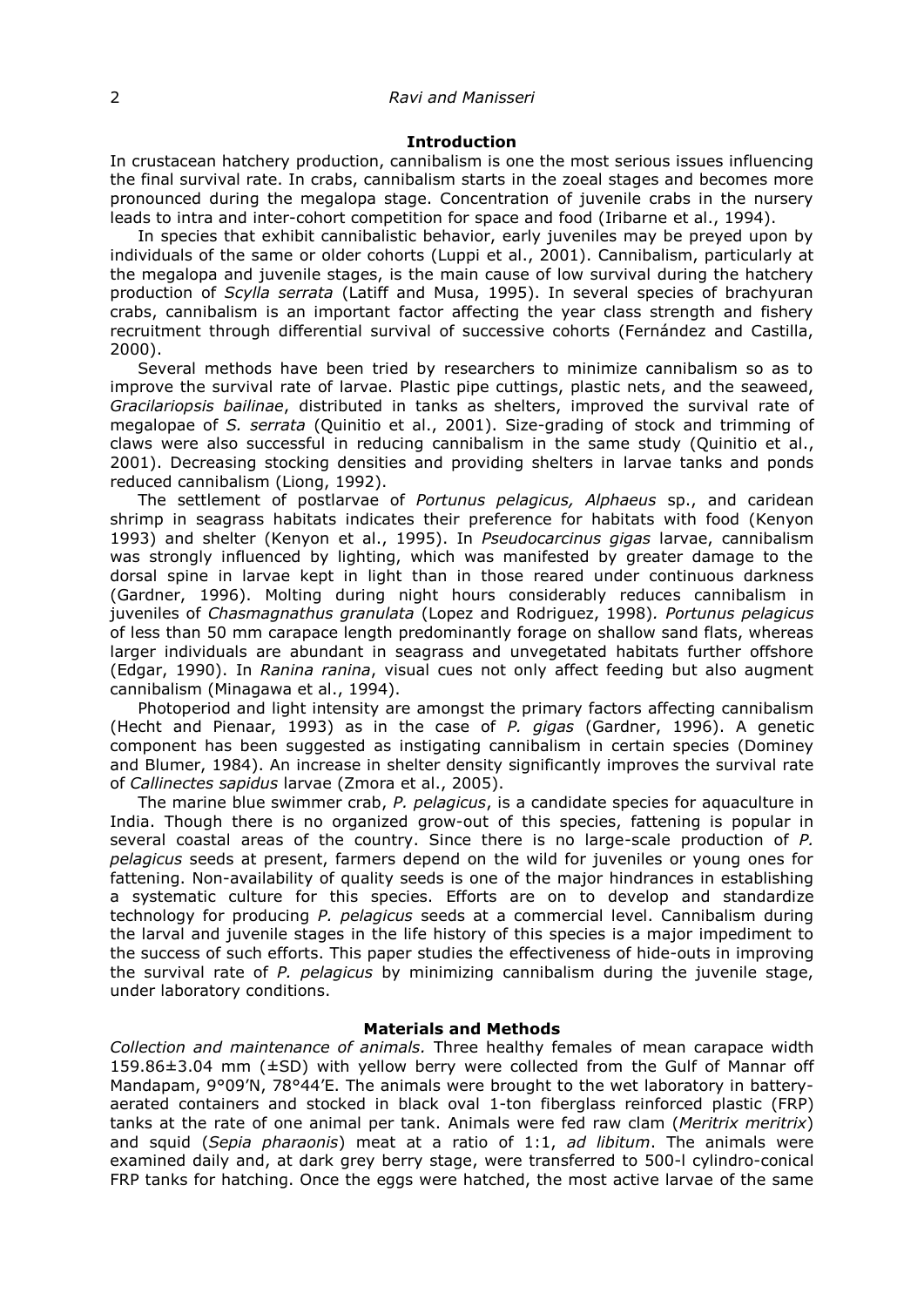brood were collected and stocked in 200-l rectangular FRP tanks at a density of 25/l, the stocking density that produced the best results in earlier trials. Dead larvae and feed waste were siphoned out prior to daily water exchange (60%). Temperature, salinity, pH, and photoperiod were maintained at  $28\pm2.0$ °C, 35 ppt,  $8.1\pm0.2$ , and 12 h light:12 h dark.

*Larvae feeding protocol.* Zoeae 1 and 2 were fed *Skeletonema costatum* and *Brachionus plicatilis* twice daily at densities of 50,000 and 25 cells/ml, respectively. The larvae were also fed formulated prawn feed (Frippak 2 CD, INVE, Belgium) at 0.5 g/ton, four times daily. Zoeae 3 and 4 were fed *S. costatum*, *B. plicatilis*, and formulated prawn feed at 50,000 cells/ml, 30 cells/ml, and 0.5 g/ton, respectively, four times daily. Megalopae were fed *Moina macrura* and newly hatched *Artemia* sp. nauplii once a day at 3 and 5 cells/ml, respectively. In addition, they were fed freshly prepared egg custard twice daily at 0.5 g/ton. Rotifers and *M. macrura* were collected from the wild using different sized nets and mass cultured in 1-ton FRP tanks on microalgae.

*Experimental design*. After larval rearing, the most active first crab instars were stocked at 10/l in 200-l rectangular FRP tanks for the experiment. The experimental setup consisted of three treatments and a control, all carried out in triplicate. In treatment T1, twenty pieces of 500 µ nylon mesh netting (20  $\times$  15 cm) were introduced into the rearing tanks. A few pieces were placed at the bottom with weights and the remaining pieces were allowed to float in the water column. In treatment T2, seagrass (*Cymodocea rotundata*) was planted in small cups and suspended in the water column. Treatment T3 was provided with a 4-cm thick bottom of clean beach sand and seagrass was planted in cups on the bottom and suspended as in treatment T2. Treatment T4 (control) tanks were not provided any material for shelter.

The instars were fed minced clam meat (*M. meritrix*) twice daily, *ad libitum*. Dead larvae and feed waste were siphoned out prior to daily water exchange (70%). Temperature, salinity, pH, and photoperiod were maintained at  $28 \pm 2.0^{\circ}$ C, 35 ppt, 8.1±0.2, and 12L:12D. pH was adjusted by adding 1N sodium carbonate or 1N hydrochloric acid, as required. The tanks were covered with black sheets after the photophase and aerated continuously throughout the experiment. Juveniles in each tank were collected and counted at the end of the experimental period (15 days) to calculate the final survival rate.

*Data analysis*. The data were statistically analyzed using one-way ANOVA to determine if there were significant differences (*p*<0.01) in mean survival rates amongst treatments. The survival rates, which showed significant differences, were identified by subjecting the data to post hoc test of multiple comparison (Fisher's Least Significant Difference Test) using SYSTAT version 7.0.1.

#### **Results**

In treatment T1 (nylon mesh netting), average survival was 57±9.54% (Fig. 1). Average survival in treatment T2 (seagrass) was slightly higher, 59.67±3.79%. The highest

average survival (88±3%) was obtained in treatment T3 (sand and seagrass); in this treatment, even the tank with the lowest survival (85%) exceeded survival in tanks with the highest survival in the other treatments. The lowest average survival (24.67±2.52%) was recorded in the control tanks (no shelter). Oneway ANOVA showed significant differences (*p*<0.01) in survival rates between treatments; Post Hoc Test using Fisher's LSD identified significantly different pairs (Table 1).



 Fig. 1. Survival of *Portunus pelagicus* juveniles raised in different shelters:  $T1 = nylon$  mesh netting,  $T2$  = seagrass,  $T3$  = seagrass & sand,  $T4$  = without shelter.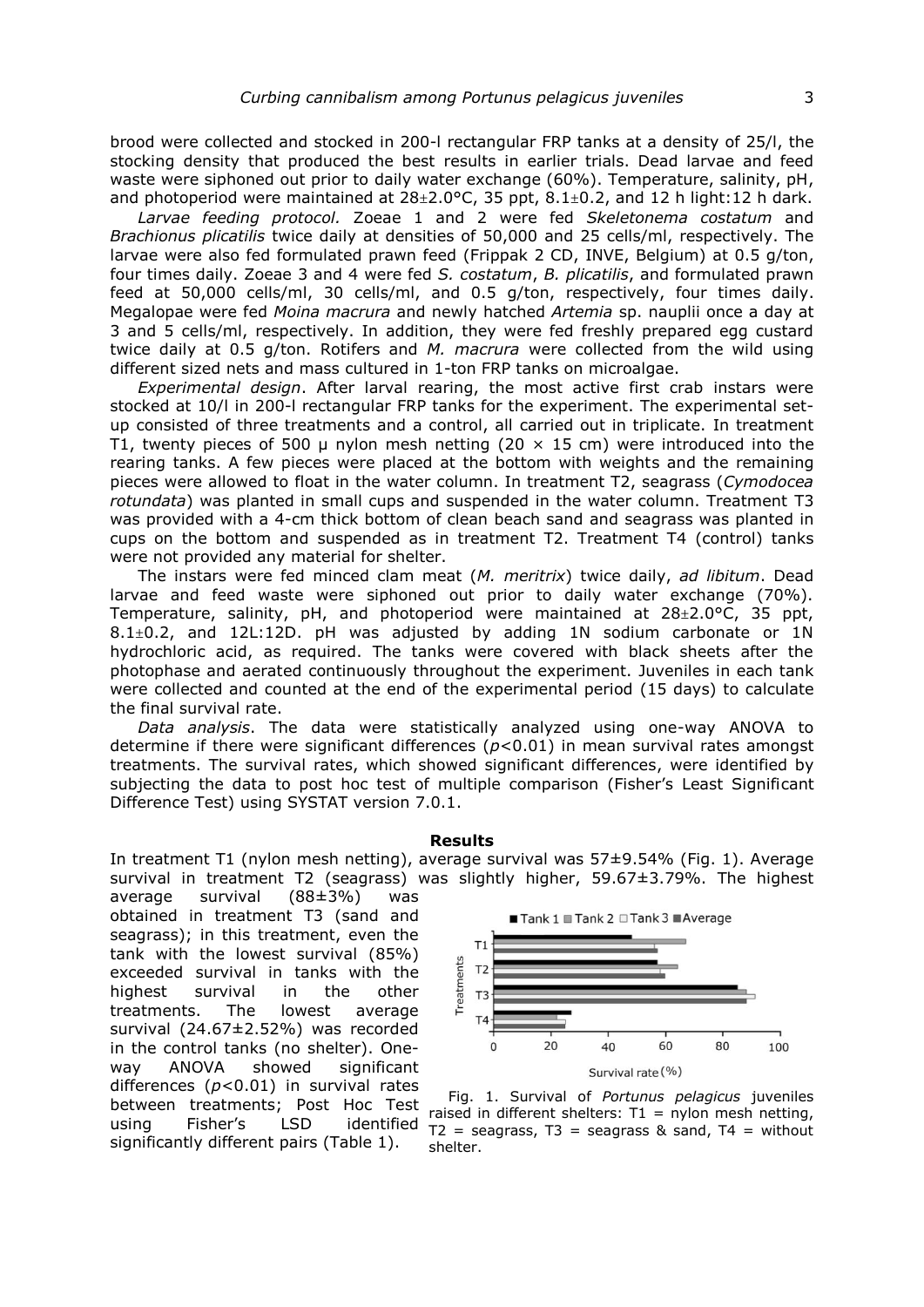Table 1. Fisher's LSD Matrix of pair-wise comparison probabilities for different treatments.

| Treatment                             | T1    | T2                      | Т3 | Τ4 |  |  |
|---------------------------------------|-------|-------------------------|----|----|--|--|
| T1                                    | 1.000 |                         |    |    |  |  |
| T <sub>2</sub>                        |       | 0.569 1.000             |    |    |  |  |
| T <sub>3</sub>                        |       | 0.000 0.000 1.000       |    |    |  |  |
| T4                                    |       | 0.000 0.000 0.000 1.000 |    |    |  |  |
| $T1 = nylon$ mesh netting, T2<br>$=$  |       |                         |    |    |  |  |
| seagrass, $T3$ = seagrass & sand, and |       |                         |    |    |  |  |
| $T4 =$ without shelter                |       |                         |    |    |  |  |

#### **Discussion**

Several factors including availability of refuge (Moksnes et al., 1997) and level of satiation (Luppi et al., 2001) influence the frequency and intensity of cannibalism among decapod crustaceans. In the present work, where experimental conditions were similar for all treatments, but for the nature of the substrata, we assumed that cannibalism would be the major reason for differences in mortality. In the red king crab, *Paralithodes camtschaticus*, survivorship was associated with the complexity of the habitat and

the most important habitat characteristic appeared to be the relative availability of refuge space for the crab instars (Loher and Armstrong, 2000). Likewise, the reason for the better survival in T3 where two types of shelters were used simultaneously could be that the two materials provided refuge in different niches of the tank, i.e., sand at the bottom and seagrass in the water column. The use of two niches might have distributed the stock, decreasing the number of instars per unit area.

The higher rate of cannibalism during the daytime in the present study agrees with observations in *Pseudocarcinus gigas* juveniles, where there was a directly proportional relationship between cannibalism and light hours (Gardner and Maguire, 1998)*.* In *Scylla serrata* juveniles, cannibalism-related mortalities are often due to asynchronous molting and inadequate food (Rodriguez et al., 2001). Though food was provided *ad libitum* in all the tanks in the present study, molting was not uniform, which led to a difference in the size of the juveniles. This might have instigated cannibalism as suggested in the case of *S. serrata* juveniles. The main reason for the significant loss of zoeae due to cannibalism by megalopae in *Portunus trituberculatus* is the difference in size (Hamasaki, 1997). The availability of *Artemia* nauplii as an alternative food source helped reduce cannibalism of zoeae by megalopae in the mangrove crab *Ucides cordatus* (Ventura et al., 2008).

The likelihood of cannibalism increases when there is asymmetry between individuals in a interaction. Individuals in transition stages are at great risk of being cannibalized since they are either immobile or soft and virtually defenseless during and after ecdysis (Polis, 1981). In the present study, cannibalism was enormous when the crab juveniles were soft shelled (immediately after ecdysis). Cannibalism decreased when seaweed *G. bailinae* was distributed into megalopa tanks during hatchery production of *S. serrata* (Quinitio et al., 2001)*.* In the present study, tanks with seagrass had better average survival (59.67±3.79%) than tanks without any shelter (24.67±2.52%). Cannibalism could have been the main reason for the decline in survival of early juveniles of the blue crab *C. sapidus* when reared large-scale in captivity (Zmora et al., 2005).

The present experiment illustrates the importance of shelters in curbing cannibalism among crab juveniles. The results of the study have significance both in hatchery production and also in understanding the larval biology of the species. It is possible to minimize cannibalism by providing adequate shelter using different materials. However, except for sand, the refuge materials used in this experiment, though simple, were not capable of providing complete protection to the animals. Provision of a sand bed is very helpful to crustaceans which have a natural tendency to remain buried, but the feasibility of such treatment in hatcheries is doubtful as sand is likely to cause difficulties during harvest. Numerous predator-prey studies have demonstrated that habitat complexity significantly reduces cannibalism. Therefore a combination of methods such as providing shelters, keeping low stocking density, size grading, provision of adequate supplementary and live feeds are suggested to curtail cannibalism and obtain better survival rates in crustacean seed production.

#### **Acknowledgements**

The authors wish to express their sincere thanks to Dr. G. Syda Rao, Director, Central Marine Fisheries Research Institute (CMFRI), Cochin, for his guidance and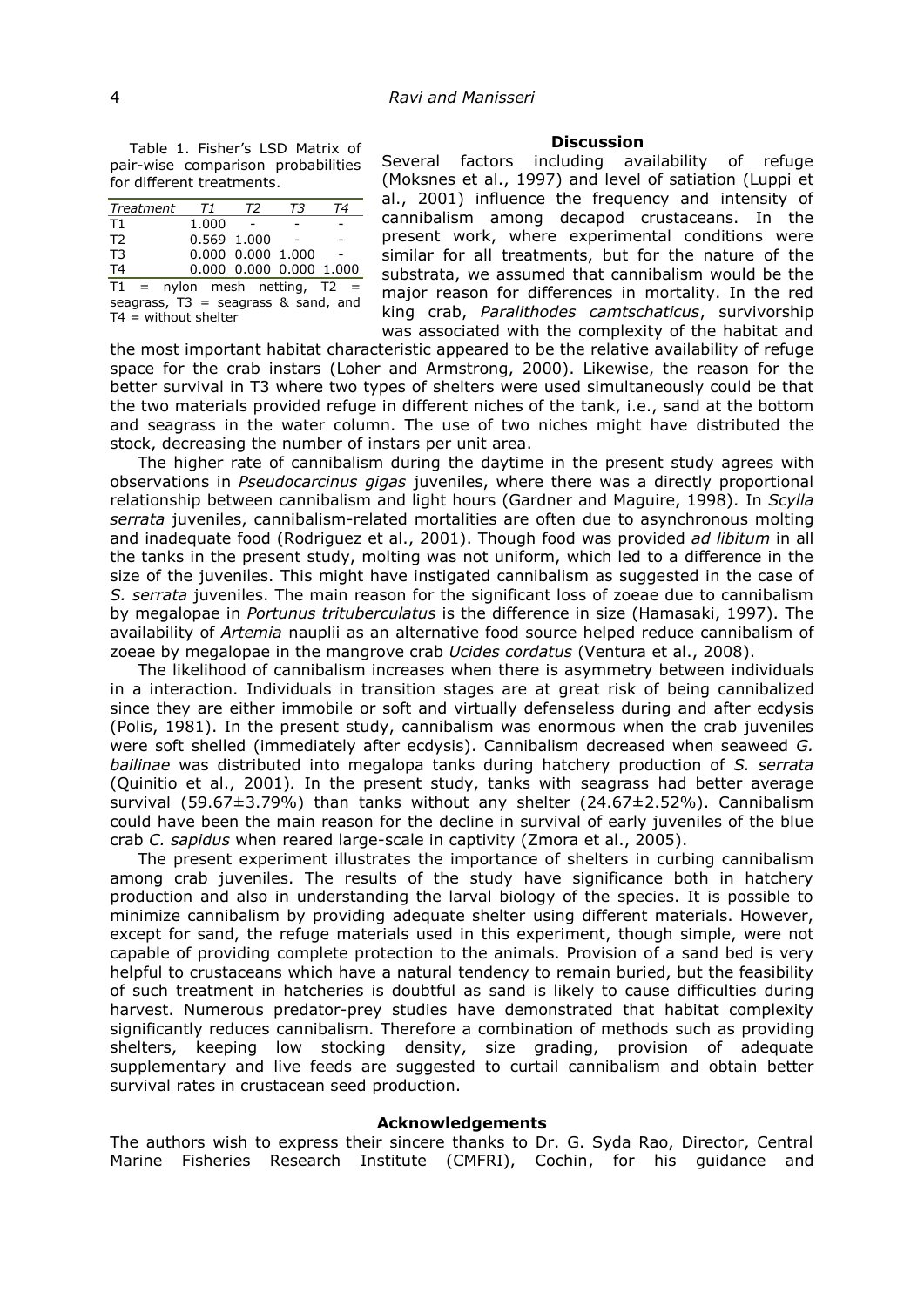encouragement. Acknowledgement is also due to Dr. G. Gopakumar, Scientist-in-Charge, Regional Centre of CMFRI, Mandapam, for the facility provided.

#### **References**

**Dominey J. and L.S. Blumer,** 1984. Cannibalism in early life stages of fishes. pp. 43- 64. In: G. Hausfater, S.B. Hardy (eds.). *Infanticide: Comparative and Evolutionary Perspectives.* Aldine, New York. 598 pp.

**Edgar G.J.,** 1990. Predator-prey interactions in seagrass beds. II. Distribution and diet of the blue manna crab *Portunus pelagicus* Linnaeus at Cliff Head*,* Western Australia. *J. Exp. Mar. Biol. Ecol*., 139(1-2):23-32.

**Fernández M. and J.C. Castilla,** 2000. Recruitment of *Homolaspis plana* in intertidal habitats of central Chile and implications for the current use of management and marine protected areas. *Mar. Ecol. Prog. Ser.*, 208:157-170.

**Gardner N.C.,** 1996. Behavioural basis of depth regulation in the first zoeal stage of the giant crab (*Pseudocarcinus gigas*, Brachyura, Xanthoidea, Oziidae). pp. 229-253. In: *High Latitude Crabs: Biology, Management, and Economics.* Alaska Sea Grant College Program Report No. 96-02, Univ. Alaska, Fairbanks. 720 pp.

**Gardner C. and G.B. Maguire,** 1998. Effect of photoperiod and light intensity on survival, development and cannibalism of larvae of the Australian giant crab *Pseudocarcinus gigas* (Lamark). *Aquaculture*, 165:52-63.

**Hamasaki K.,** 1997. Larval survival. pp. 111-115. In: Y. Miyama, H. Nagayama, K. Oda, H. Murakami, H. Mizikure, M. Ichikawa, A. Yukutake, S. Matsumura, K. Kiyota, K. Ando, K. Hamasaki (eds.). *Seed Production of Swimming Crab: Principles and Practices*. Japan Sea-Farming Assoc., Tokyo.

**Hecht T. and A.G. Pienaar,** 1993. A review of cannibalism and its implications in fish larviculture. *J. World Aquacult. Soc.*, 24:246-261.

**Iribarne O., Fernández M. and D. Armstrong,** 1994. Does space competition regulate density of juvenile Dungeness crab *Cancer magister* Dana in sheltered habitats? *J. Exp. Mar. Biol. Ecol.*, 183:259-271.

**Kenyon R.A.,** 1993. *Factors Affecting the Distribution and Abundance of Juvenile Tiger Prawns, Penaeus esculentus and Penaeus semisulcatus, at Groote Eylandt, Northern Territory*. Masters dissertation, Griffith Univ., Brisbane.

**Kenyon R.A., Loneragan N.R. and J.M. Hughes,** 1995. Habitat type and light affect sheltering behaviour of juvenile tiger prawns (*Penaeus esculentus* Haswell) and success rates of their fish predators. *J. Exp. Mar. Biol. Ecol.*, 192:87-105.

**Latiff F.A. and C.U.C. Musa,** 1995. *The Biology of Mud Crab and its Hatchery Production*. Bull. Perikanan, Department of Fisheries, Malaysia. 20 pp.

**Liong P.C.,** 1992. The fattening and culture of the mud crab (*Scylla serrata*) in Malaysia. pp. 185-190. In: C.A. Angell (ed.). *The Mud Crab*. Proc. Seminar on Mud Crab in Surat Thani, Thailand, 5-8 November 1991. Bay of Bengal Program, Madras.

**Loher T. and D.A. Armstrong,** 2000. Effects of habitat complexity and relative larval supply on the establishment of early benthic phase red king crab (*Paralithodes camtschaticus* Tilesius, 1815) populations in Auke Bay, Alaska. *J. Exp. Mar. Biol. Ecol.*, 245:83-109.

**Lopez L.S. and E.M. Rodriguez,** 1998. Somatic growth in juveniles of the estuarine crab *Chasmagnathus granulata* Dana 1851 (Brachyura, Grapsidae), under laboratory conditions. *Invest. Mar.*, 26:127-135.

**Luppi T.A., Spivak E.D. and K. Anger,** 2001. Experimental studies of predation and cannibalism of the settlers of *Chasmagnathus granulata* and *Cyrtograpsus angulatus*  (Brachyura: Grapsidae). *J. Exp. Mar. Biol. Ecol.*, 265:29-48.

**Minagawa M., Chiu J.R., Kudo M. and F. Takashima,** 1994. Male reproductive biology of the red frog crab, *Ranina ranina*, off Hachijojima, Izu Islands, Japan. *Mar. Biol.*, 118(3):393-401.

**Moksnes P.O., Lipcius R.N., Pihl L. and J. van Montfrans,** 1997. Cannibal-prey dynamics in young juveniles and postlarvae of the blue crab. *J. Exp. Mar. Biol. Ecol.*, 215:157-187.